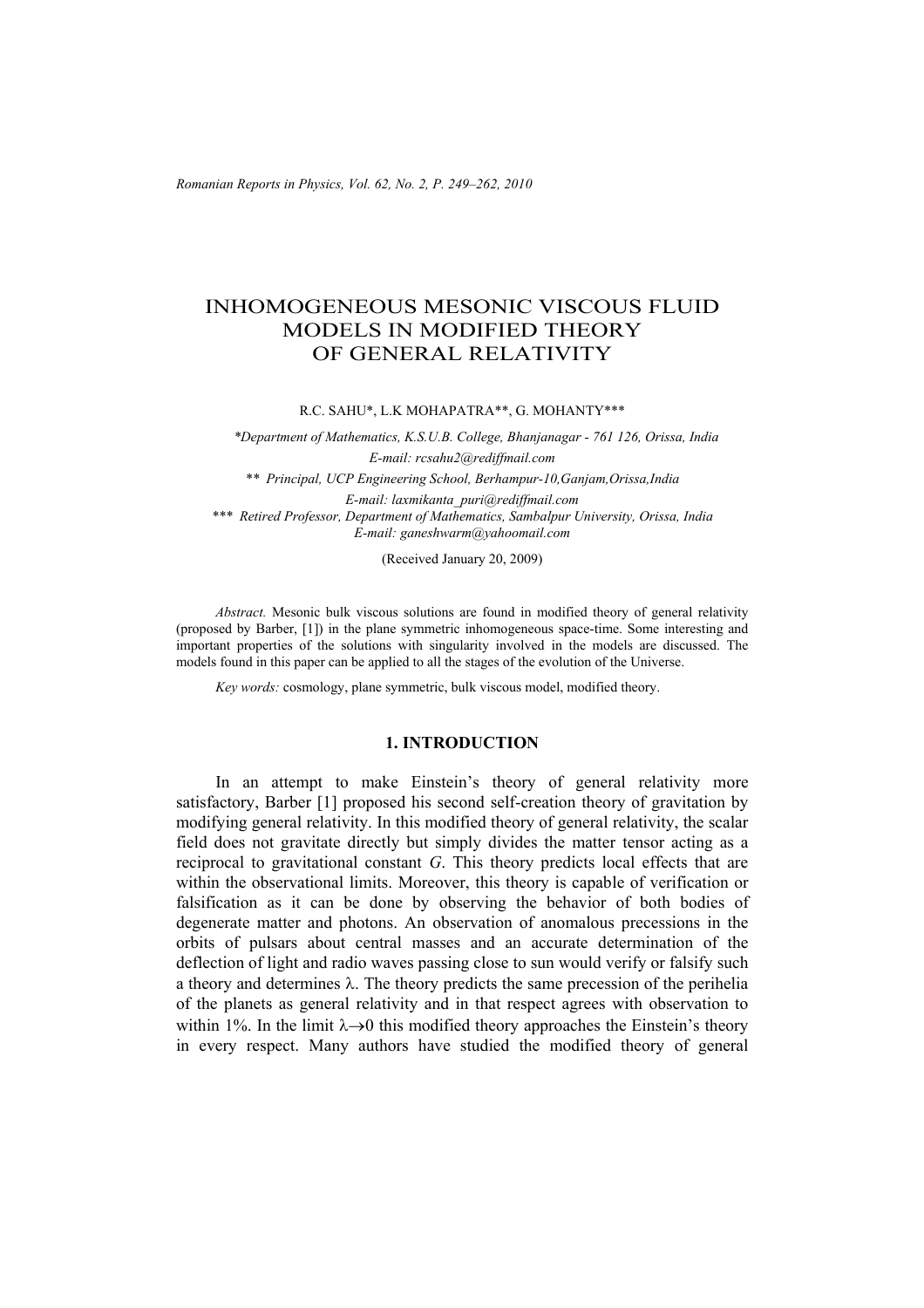relativity in various angles. Pimentel [2] has solved the Friedmann-Barber field equations under the assumptions of power law dependence of the scalar field on the scale factor Soleng [3, 4] has generalized the work of Pimentel [2] and got solutions for the vacuum dominated, radiation dominated and dust filled universe of the flat FRW space-time. Reddy and Venkateswaralu [5] have got Bianchi type  $VI<sub>O</sub>$  cosmological solutions both in vacuum and in presence of perfect fluid with pressure equal to energy density. Venkateswarlu and Reddy [6] have also got spatially homogeneous and anisotropic Bianchi type-I cosmological macro models when the source of gravitational field is a perfect fluid. Shanti and Rao [7] have also got spatial homogeneous and anisotropic Bianchi type-II and III cosmological models both in vacuum and in presence of stiff fluid. Carvalho [8] has obtained a homogeneous and isotropic model of the early universe in which parameter gamma of "gamma law" equation of state varies continuously with cosmological time. Also he has presented a unified descriptions of early universe for inflationary period and radiation dominated era. Shri Ram and Singh [9] have obtained spatially homogenous and isotropic R-W model of the universe in the presence of perfect fluid by using 'gamma law' equation of state. Mohanty *et. al.*, [10] have obtained vacuum and Zeldovich fluid models for plane symmetric anisotropic homogeneous space-time. Mohanty *et. al.* [11, 12] have obtained an anisotropic homogeneous Bianchi type-I cosmological micro model in Barber's second theory of gravitation wherein the scaler field describe the elementary particles and their interactions (Srivastav and Sinha [13]). Also they have obtained a micro and macro cosmological model in the presence of massless scalar field interacted with perfect fluid. Panigrahi and Sahu [14, 15, 16, 17] have obtained plane symmetric inhomogeneous macro models, plane symmetric mesonic stiff fluid models, plane symmetric cosmological micro models in Barber's second theory of gravitation. Sahu and Panigrahi [18] have obtained Bianchi type-I vacuum modes and recently Sahu and Mohanty [19] have investigated inhomogeneous mesonic perfect fluid models in modified theory of general relativity.

 Usually the investigation of relativistic models has the energy momentum tensor of matter and generated by a perfect fluid. But to obtain more realistic models, one must consider the viscosity mechanism. The viscosity mechanism in cosmology has attracted the attention of many researchers as it can account for high entropy of the present universe (Weinberg [20, 21]). High entropy per baryon and the remarkable degree of isotropy of the cosmic microwave background radiation suggests that one should analyze dissipative effects in cosmology. Moreover, there are several processes which are expected to give rise viscous effects. These are the decoupling of neutrinos during the radiation era and the decomposition of matter and radiation during the recombination era (Kolb and Turner [22]), decay of massive superstring models into massless models (Myung and Cho [23]), gravitational string production (Turok [24] and Barrow [25]) and particle creation effect in the grand unification era. Murphy [26] shown that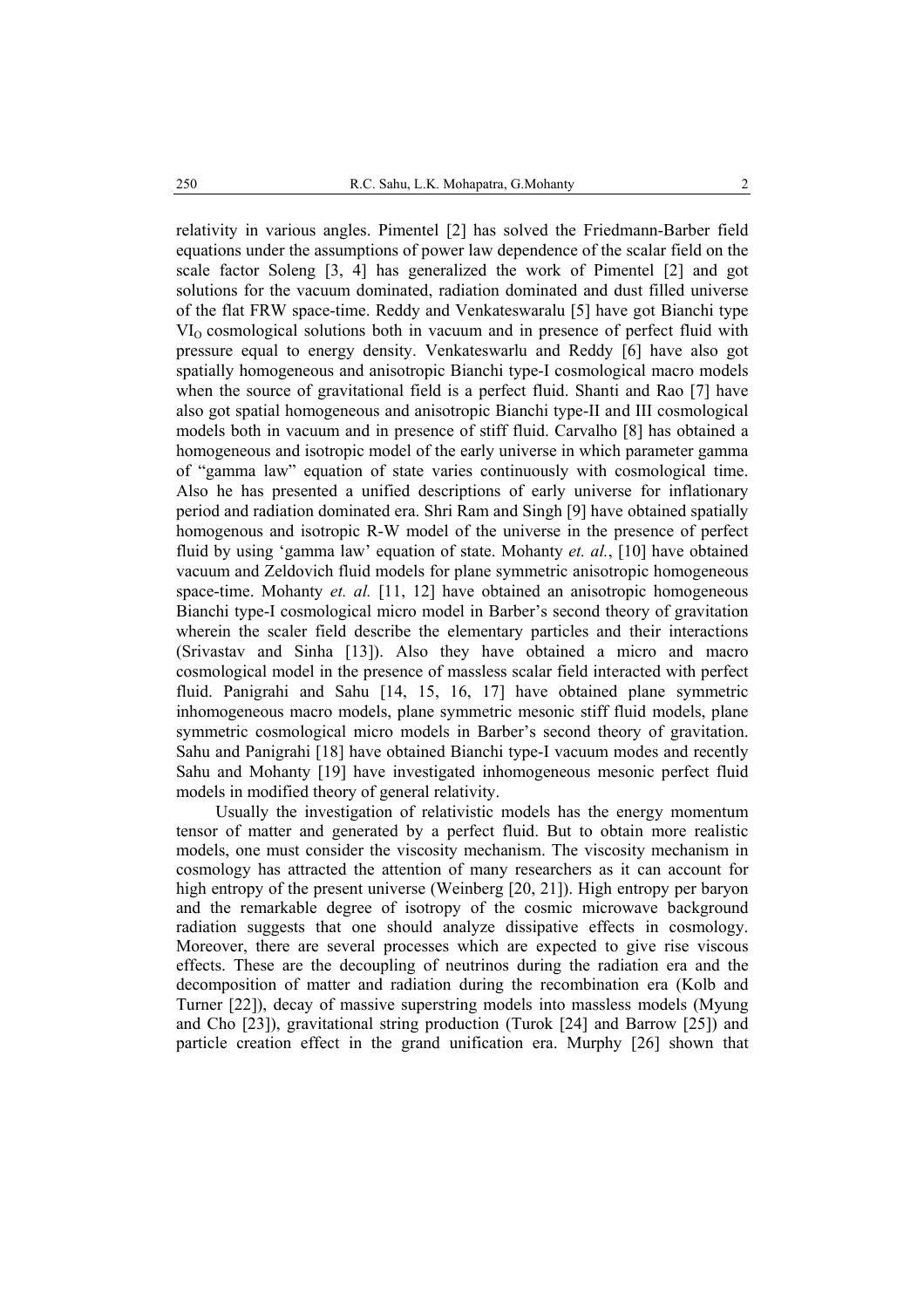introduction of bulk viscosity can avoid the big bang singularity. Hence one should consider the presence of material distribution other than the perfect fluid to get realistic cosmological models (see Gron [27] for a review on cosmological models with bulk viscosity).

To our knowledge none of the authors has studied the modified theory of general relativity for plane symmetric inhomogeneous space time in presence of mesonic viscous fluid. Hence in the present paper, we have studied the consistency of this theory to the case of a viscous fluid in presence of massless scalar field. The field equations are derived in section 2 and solved completely in section 3. In section 4 we have analysed the consequences of the results through different physical quantities involved in the solutions. The most important physical consequences are discussed in the concluding remarks in section 5.

## **2. FIELD EQUATIONS**

Here we consider the space-time described by inhomogeneous and anisotropic metric of the form

$$
ds^{2} = D^{2}dt^{2} - A^{2}dx^{2} - B^{2}(dy^{2} + dz^{2}),
$$
 (1)

where *A*, *B* and *D* are functions of *x* and *t* only.

The Einstein-Barber's field equations are given by

$$
G_{ij} = R_{ij} - \frac{1}{2} R g_{ij} = -8\pi \phi^{-1} \left( T_{ij}^{\nu} + T_{ij}^m \right), \qquad (2)
$$

and

$$
\Box \phi = \frac{8\pi\lambda}{3}T,\tag{3}
$$

where

$$
T_{ij}^{\nu} = \left(\rho + \overline{\rho}\right) u_i u_j - \overline{\rho} g_{ij}, \qquad (4)
$$

with

$$
\overline{p} = p - \eta u_{;i}^i = p - 3\eta H,\tag{5}
$$

and

$$
T_{ij}^m = v_i v_j - \frac{1}{2} g_{ij} v_k v^k
$$
\n
$$
(6)
$$

are respectively the energy-momentum tensors corresponding to viscous fluid and massless scalar field satisfying the Klein-Gordan wave equation

$$
g_{ij}v_{;ij}=0.\t\t(7)
$$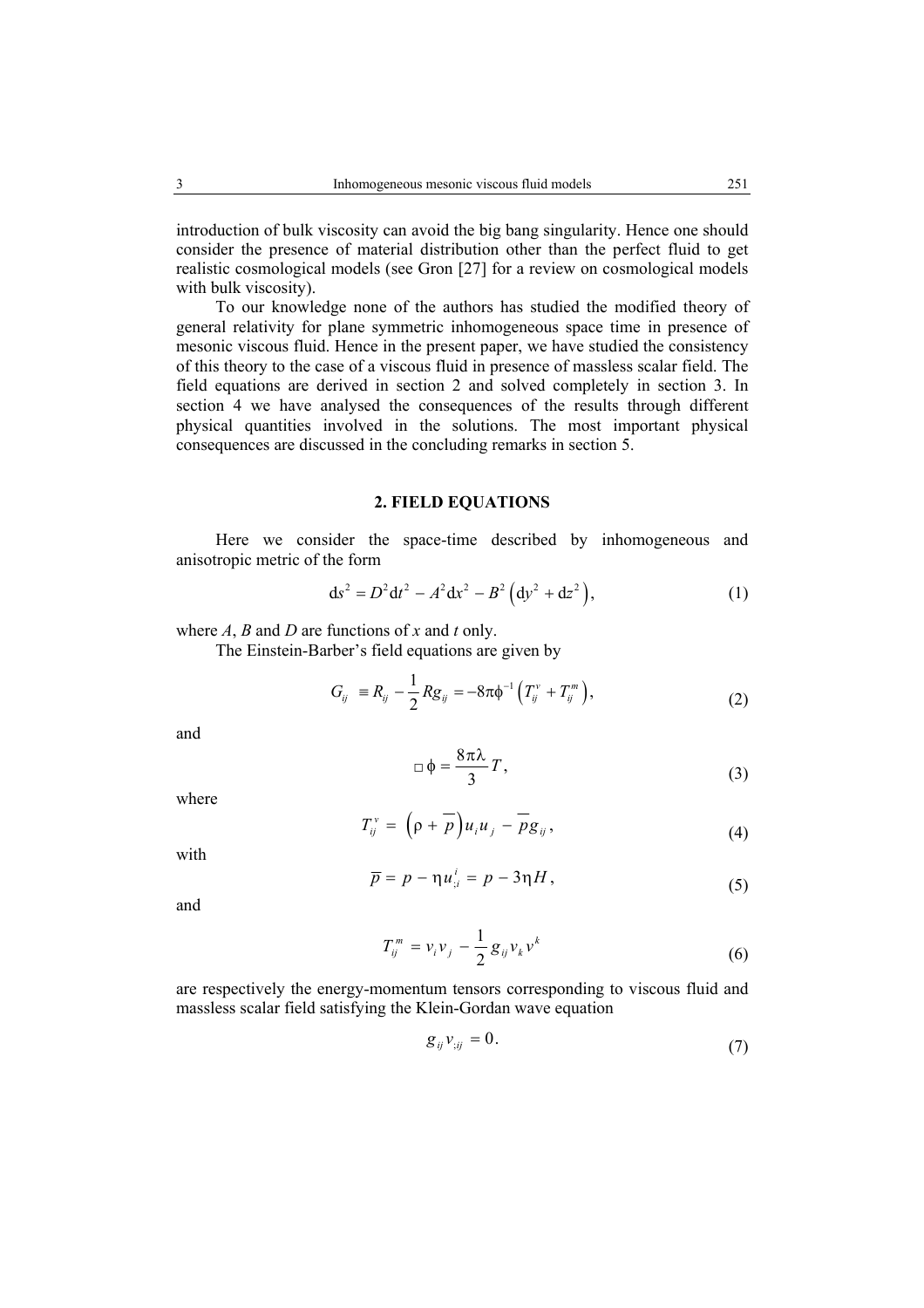Here  $\rho$ ,  $p$ ,  $\overline{p}$ ,  $\eta$ ,  $u_i$ ,  $\phi$ ,  $\Box \phi$ ,  $v$ , *H* and *T* are respectively the energy density, isotropic pressure, effective pressure, bulk viscous coefficient, four velocity vector of the fluid, Barber's scalar, the invariant d'Alembertian, scalar meson field, Hubble parameter and trace of the energy momentum tensors of the distribution. In general,  $\eta$  is a function of time and  $\lambda$  is the coupling constant to be determined from experiment where  $|\lambda| < 10^{-1}$ . Hereafter, the semicolon(;) denotes covariant differentiation. Since the bulk viscous pressure represents only a small correction to the thermodynamical pressure, the inclusion of viscous term in the energy momentum tensor is a reasonable assumption which doesn't change fundamentally the dynamics of the cosmic evolution. Using comoving coordinate system the set of field equations (2) and (3) for the metric (1) reduces to the following forms:

$$
\frac{2}{BD^2} \left[ B_{44} - \frac{DB_1 D_1}{A^2} - \frac{B_4 D_4}{D} \right] - \frac{1}{B^2} \left[ \frac{B_1^2}{A^2} - \frac{B_4^2}{D^2} \right] =
$$
  
=  $-8\pi \phi^{-1} \cdot \left[ \overline{p} + \frac{1}{2} \left( \frac{v_1^2}{A^2} + \frac{v_4^2}{D^2} \right) \right],$  (8)

$$
\frac{2}{B} \left[ B_{14} - \frac{B_1 A_4}{A} - \frac{D_1 B_4}{D} \right] = -8\pi \phi^{-1} v_1 v_4, \qquad (9)
$$

$$
\frac{1}{BD^2} \left[ B_{44} - \frac{DB_1D_1}{A^2} - \frac{B_4D_4}{D} \right] - \frac{1}{A^2B} \left[ B_{11} - \frac{A_1B_1}{A} - \frac{AA_4B_4}{D^2} \right] +
$$
  
+ 
$$
\frac{1}{A^2D^2} \left( AA_{44} - \frac{AA_4D_4}{D} - DD_{11} + \frac{DA_1D_1}{A} \right) =
$$
  
= 
$$
-8\pi\phi^{-1} \left[ \overline{p} + \frac{1}{2} \left( \frac{v_1^2}{A^2} + \frac{v_4^2}{D^2} \right) \right],
$$
  

$$
\frac{2}{A^2B} \left[ B_{11} - \frac{A_1B_1}{A} - \frac{AA_4B_4}{D^2} \right] + \frac{1}{B^2} \left[ \frac{B_1^2}{A^2} - \frac{B_4^2}{D^2} \right] =
$$
  
= 
$$
-8\pi\phi^{-1} \left[ \rho + \frac{1}{2} \left( \frac{v_1^2}{A^2} + \frac{v_4^2}{D^2} \right) \right],
$$
(11)

$$
\frac{\varphi_{44}}{D^2} + \left(\frac{A_4}{A} + \frac{2B_4}{B} - \frac{D_4}{D}\right)\frac{\varphi_4}{D^2} + \left(\frac{A_1}{A} - \frac{2B_1}{B} - \frac{D_1}{D}\right)\frac{\varphi_1}{A^2} - \frac{\varphi_{11}}{A^2} =
$$
\n
$$
= \frac{8\pi\lambda}{3}\left(\rho - 3\overline{\rho} + \frac{v_1^2}{A^2} - \frac{v_4^2}{D^2}\right)
$$
\n(12)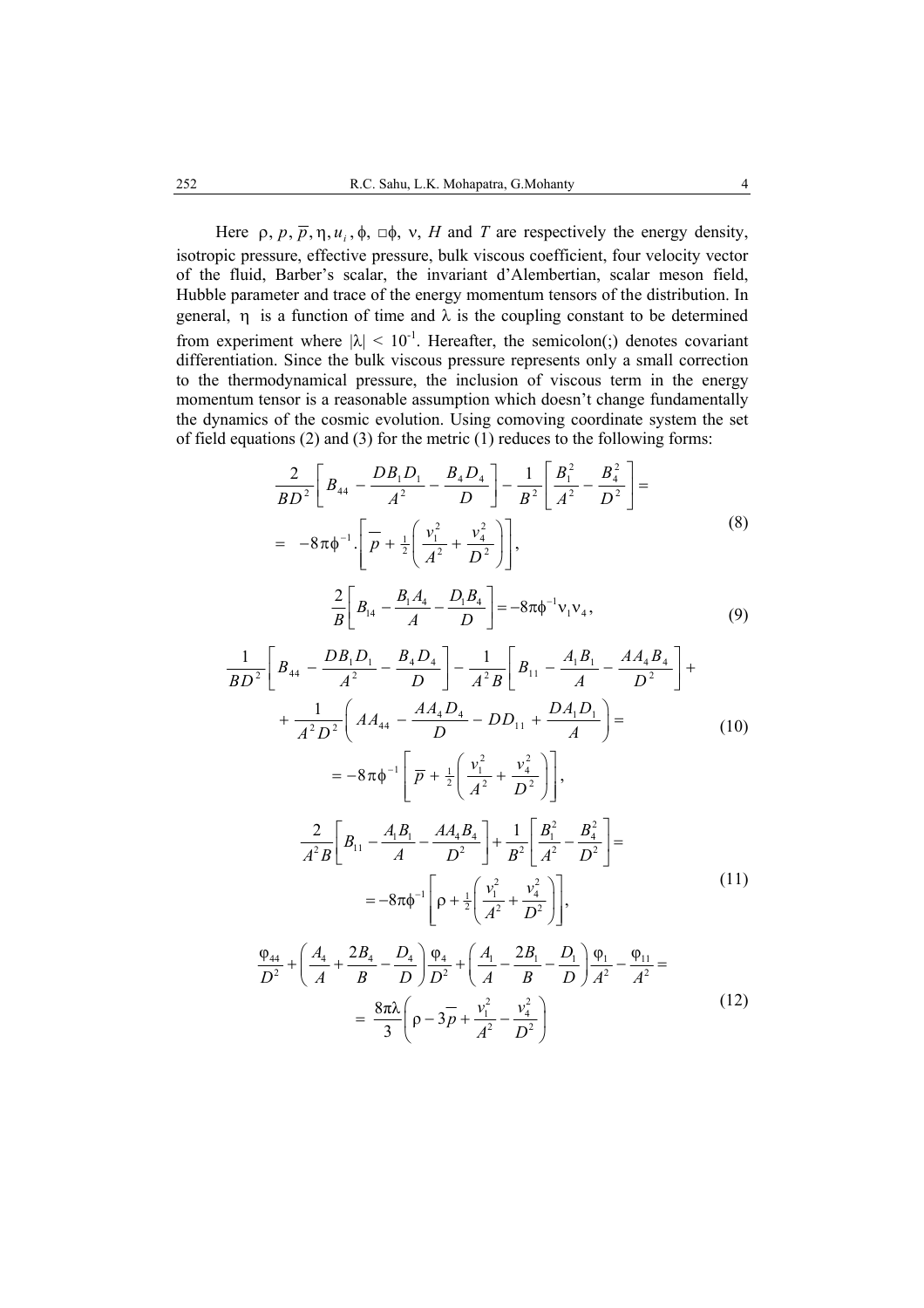The Klein-Gorden equation (7) for metric (1) yields

$$
\frac{v_{44}}{D^2} + \left(\frac{A_4}{A} + \frac{2B_4}{B} - \frac{D_4}{D}\right)\frac{v_4}{D^2} + \left(\frac{A_1}{A} - \frac{2B_1}{B} - \frac{D_1}{D}\right)\frac{v_1}{A^2} - \frac{v_{11}}{A^2} = 0.
$$
 (13)

Here and afterwards, the suffixes 1 and 4 after a field variable indicate partial differentiation with respect to *x* and *t* respectively. Now we find an underdetermined field equation system having six equations in seven unknowns viz.  $ρ$ ,  $p$ ,  $φ$ , v, *A*, *B* and *D*. It is observed from above field equation system that the bulk viscosity coefficient η has not appeared in explicit form. For the specification of η, we assume the equation of state

$$
p = \gamma \rho, \quad 0 \le \gamma \le 1. \tag{14}
$$

Here  $\gamma$  is called the adiabatic parameter. Assigning different values for  $\gamma$ , we can solve the field equations for different epochs.

### **3. SOLUTIONS OF THE FILED EQUATIONS**

 In order to avoid the mathematical complexity due to inhomogeneity of the space-time and highly non-linearity of the field equation system, we consider some explicit solutions of the field equations which are physically important. Thus the metric functions *A*, *B* and *D* are of the following form (Davidson [28]):

$$
A = t^{\alpha} (1 + x^2)^a, B = t^{\beta} (1 + x^2)^b \quad \text{and} \quad D = (1 + x^2)^d
$$
\n(15)

where  $\alpha$ ,  $\beta$ ,  $\alpha$ ,  $\beta$  and  $\beta$  are real constants.

 Since Barber's scalar field φ is function of time, we consider the scalar field ν to be the function of *t* only. Using the values of *A*, *B* and *D* from eq. (15) in eq. (13), we get

$$
v_{44} + \frac{k v_4}{t} = 0,\t\t(16)
$$

where  $k = \alpha + 2\beta$ .

On integration, eq. (16) reduces to

$$
v = \frac{k_1 t^{-k+1}}{-k+1} + k_2, \tag{17}
$$

where  $k_i$ ,  $i = 1, 2$  are constants of integration and  $k_1 \neq 0$ . In view of eq. (15) and (17), equations  $(8) - (12)$  yield: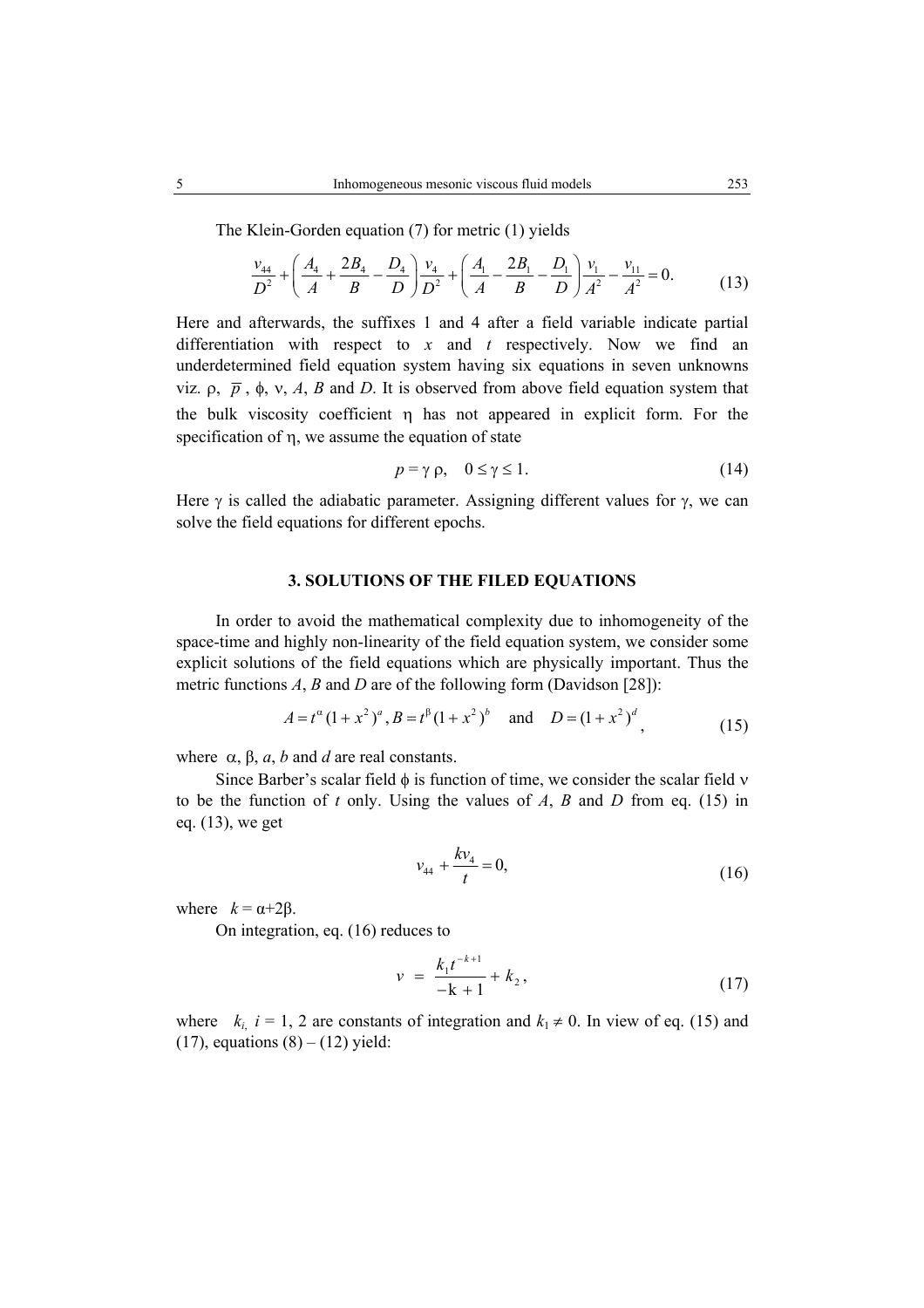$$
\left[ \frac{\left(3\beta^2 - 2\beta\right)}{t^2 (1 + x^2)^{2d}} - \frac{4b \left(2d + b\right) x^2}{t^{2\alpha} (1 + x^2)^{2a + 2}} \right] \phi + \frac{4\pi k_1^2}{t^{2k} (1 + k^2)^{2d}} = -8\pi \overline{p},\tag{18}
$$

$$
\beta(d-b) + \alpha b = 0,\tag{19}
$$

$$
\left[\frac{4b\{(3b-2a-1)x^2+1\}}{t^{2\alpha}(1+x^2)^{2a+2}}-\frac{\beta(2\alpha+\beta)}{t^2(1+x^2)^{2d}}\right]\phi+\frac{4\pi k_1^2}{t^{2k}(1+k^2)^{2d}}=-8\pi\rho,
$$
 (20)

and

$$
\left[\phi_{44} + \frac{(\alpha + 2\beta)}{t} \phi_4\right] \cdot \frac{1}{\left(1 + x^2\right)^{2d}} = \frac{8\pi\lambda}{3} \left[\rho - 3\overline{p} - \frac{k_1^2}{t^{2k} \left(1 + x^2\right)^{2d}}\right].
$$
 (21)

Now corresponding to the eq. (19), we have two sets of solutions *i.e.*

**Case 1**: When  $b = 0$ ,  $d = 0$ ,

$$
\alpha = \beta = r(\text{say}).\tag{22}
$$

Using the values from eq. (22), eq. (18) and (20) yield

$$
\frac{1}{8\pi} \left[ \frac{(2r - 3r^2)\phi}{t^2} - \frac{4\pi k_1^2}{t^{6r}} \right] = \overline{p},\tag{23}
$$

$$
\frac{1}{8\pi} \left[ \frac{3r^2}{t^2} \phi - \frac{4\pi k_1^2}{t^{6r}} \right] = \rho.
$$
 (24)

Again, using equations (22), (23) and (24) in eq. (21),we obtain

$$
t^2 \phi_{44} + 3rt\phi_4 - m^2 \phi = 0, \tag{25}
$$

where  $m^2 = 2\lambda r(2r - 1)$ .

Solving eq. (25), we get two basic solutions for  $\phi$  *i.e.* 

$$
\varphi_1 = c_1 t^{m_1} \text{ and } \varphi_2 = c_2 t^{m_2} \tag{26a,b}
$$

where  $c_1$ ,  $c_2$  are integration constants and  $m_1$ ,  $m_2$  are given by

$$
m_1 = \frac{(1-3r) + \sqrt{1+r^2(9+16\lambda)-2r(3+4\lambda)}}{2},
$$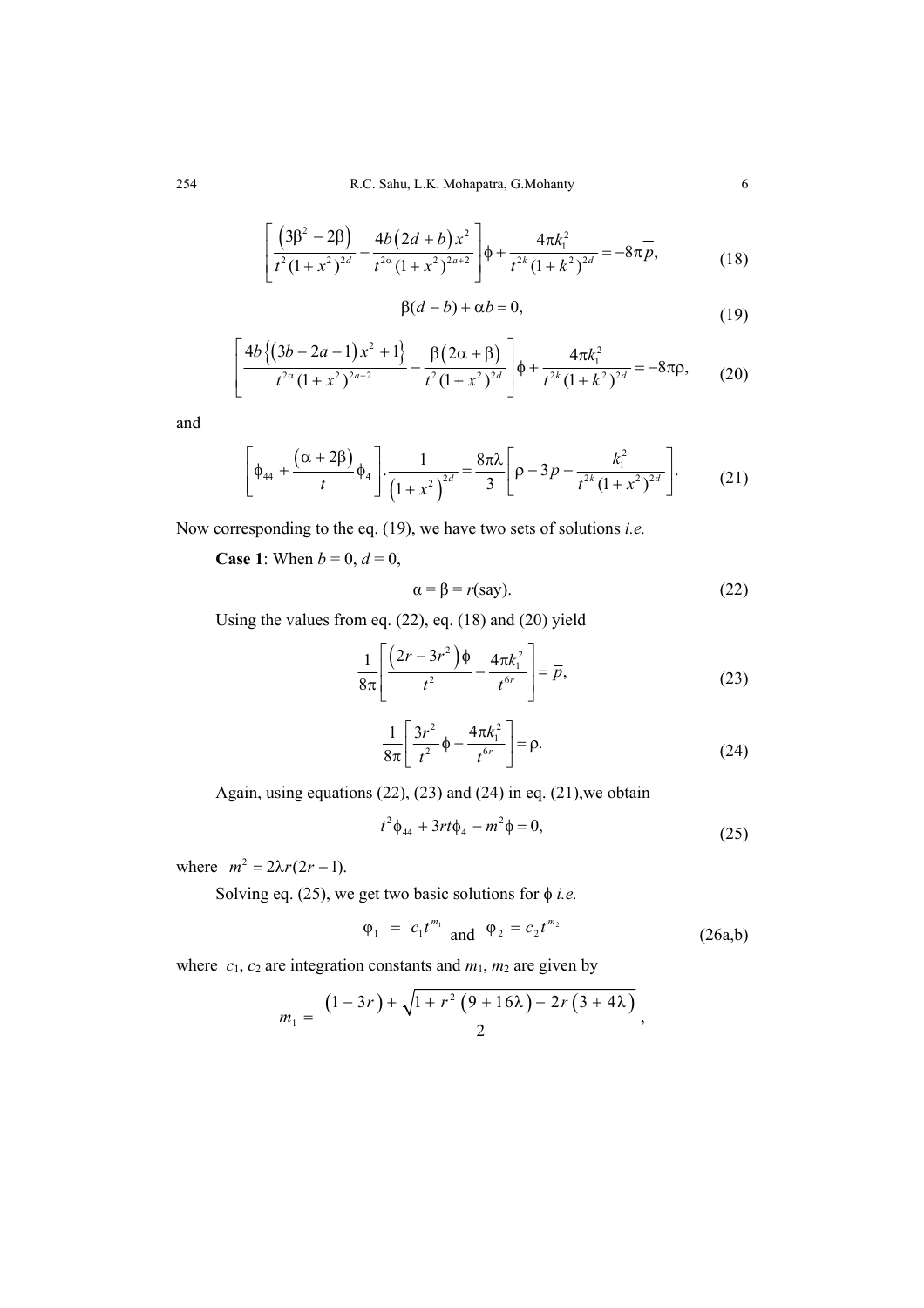$$
m_2 = \frac{(1-3r) - \sqrt{1+r^2(9+16\lambda)-2r(3+4\lambda)}}{2}.
$$

The first solution given in eq. (26a) is not acceptable as the theory does not lead to Einstein's theory when  $\lambda \rightarrow 0$ . Thus the second solution given in (26b) is only acceptable. Using (26b) in eq. (23) and (24), we get the effective pressure and density as:

$$
\overline{p} = \frac{c_2 (2r - 3r^2)}{8\pi t^{2-m_2}} - \frac{k_1^2}{2t^{6r}},
$$
\n(27)

$$
\rho = \frac{3c_2 r^2}{8\pi t^{2-m_2}} - \frac{k_1^2}{2t^{6r}}.
$$
\n(28)

Using eqs. (28) in eq. (14), we obtain

$$
p = \gamma \left[ \frac{3c_2 r^2}{8\pi t^{2-m_2}} - \frac{k_1^2}{2t^{6r}} \right].
$$
 (29)

In view of eqs. (15), (27) and (29), eq. (5) yields

$$
\eta = \frac{\left(p - \overline{p}\right)t}{3r} = \frac{\left(\gamma \rho - \overline{p}\right)t}{3r} = \left[\frac{3c_2 r^2 \left(\gamma + 1\right) - 2c_2 r}{8\pi t^{2-m_2}} + \frac{k_1^2 (1 - \gamma)}{2t^{6r}}\right].
$$
 (30)

Thus the geometry of the space time (1) corresponding to solutions (26b) and  $(27) - (30)$  can be written as

$$
ds^{2} = dt^{2} - t^{2r} \left(1 + x^{2}\right)^{2a} dx^{2} - t^{2r} \left(dy^{2} + dz^{2}\right).
$$
 (31)

The model obtained in (31) is the plane symmetric inhomogeneous mesonic viscous fluid model in second self creation theory. It is interesting to see that when  $a = 0$  then the model [31] reduces to Einstein – de-Sitter universe.

**Case II**: When  $b = 0$ ,  $d = 0$ ,

$$
\alpha = -2\beta + 1. \tag{32}
$$

Substitution of the value of " $\alpha$  "from (32) in equation (16), we get

$$
v_{44} + \frac{v_4}{t} = 0. \tag{33}
$$

On integration, equation (33) yields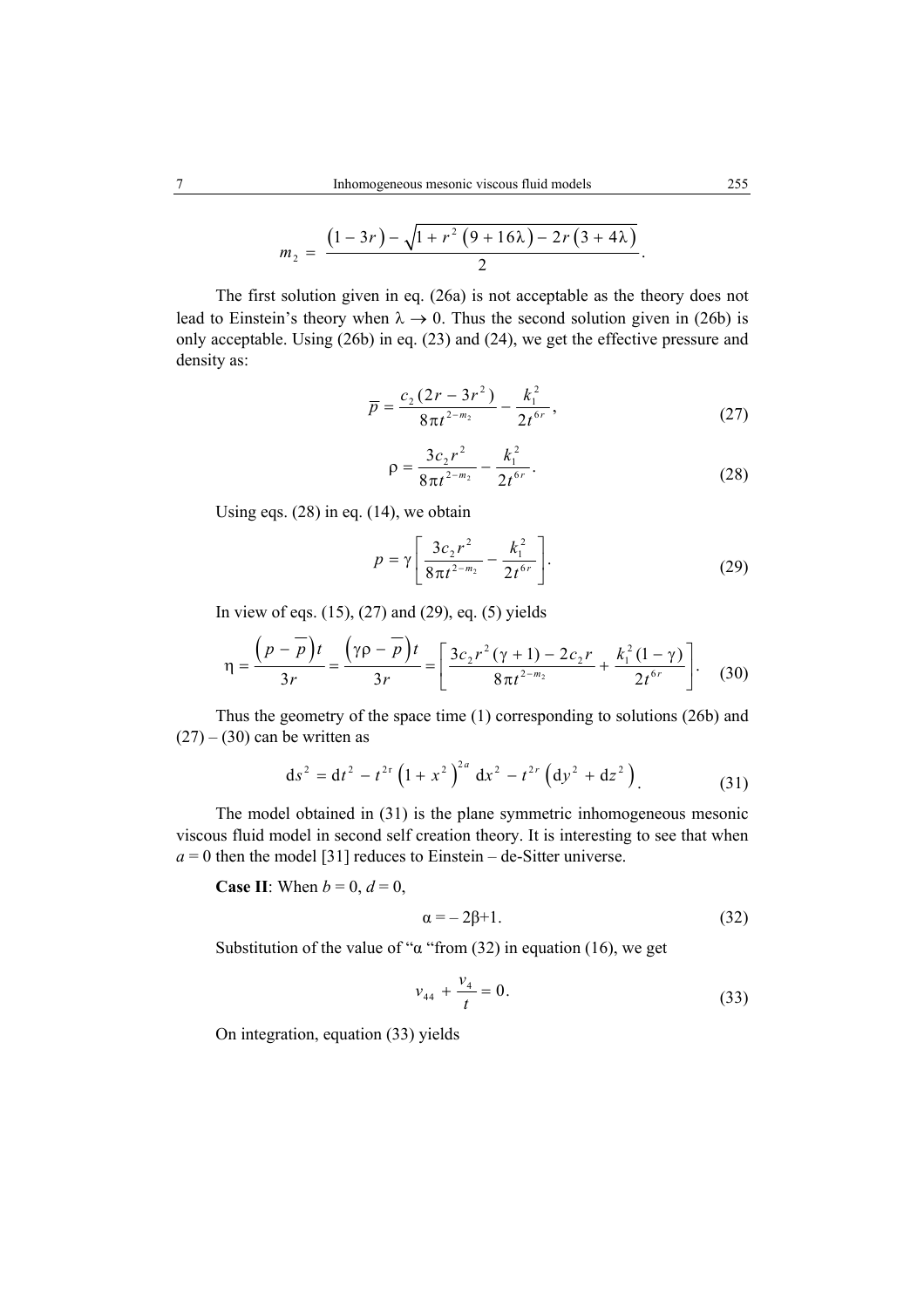$$
v = k_3 \ln t + k_4, \tag{34}
$$

where  $k_i$ ,  $i = 3$ , 4 are constants of integration and  $k_3 \neq 0$ . Using rel. (32) in eq. (18), (20) and (21), we obtain

$$
\overline{p} = \rho = \frac{\beta (2 - 3\beta)\varphi}{8\pi t^2} - \frac{k_1^2}{2t^2},
$$
\n(35)

and

$$
\phi_{44} + \frac{\phi_4}{t} = \frac{8\pi\lambda}{3} \left( \rho - 3\overline{p} - \frac{k_1^2}{t^2} \right).
$$
 (36)

In view of eq. (35), eq. (36) gives

$$
t^2 \varphi_{44} + t \varphi_4 + \frac{2\lambda}{3} \left( 2\beta - 3\beta^2 \right) \varphi = 0. \tag{37}
$$

On integration, eq. (37) yields

$$
\varphi = c_3 t^{m_3} + c_4 t^{m_4}, \qquad (38)
$$

where  $c_3$ ,  $c_4$  are constants of integration and

$$
m_3 = \sqrt{\frac{2\lambda\beta}{3}(3\beta - 2)},
$$

$$
m_4 = -\sqrt{\frac{2\lambda\beta}{3}(3\beta - 2)}.
$$

With the use of equation (38), equation (35) reduces to

$$
\overline{p} = \rho = \frac{(2 - 3\beta)}{8\pi t^2} \Big( c_3 t^{m_3} + c_4 t^{m_4} \Big) - \frac{k_1^2}{2t^2} \,. \tag{39}
$$

Using eq.  $(39)$  in eq.  $(14)$ , we get

$$
p = \gamma \left[ \frac{(2-3\beta)}{8\pi t^2} \Big( c_3 t^{m_3} + c_4 t^{m_4} \Big) - \frac{k_1^2}{2t^2} \right].
$$
 (40)

Now using equations (15), (39) and (40) in equation (5), we obtain

$$
\eta = (\gamma - 1)\rho t = (\gamma - 1)\left[\frac{(2\beta - 3\beta^2)}{8\pi t}\left(c_3 t^{m_3} + c_4 t^{m_4}\right) - \frac{k_3^2}{2t}\right].
$$
 (41)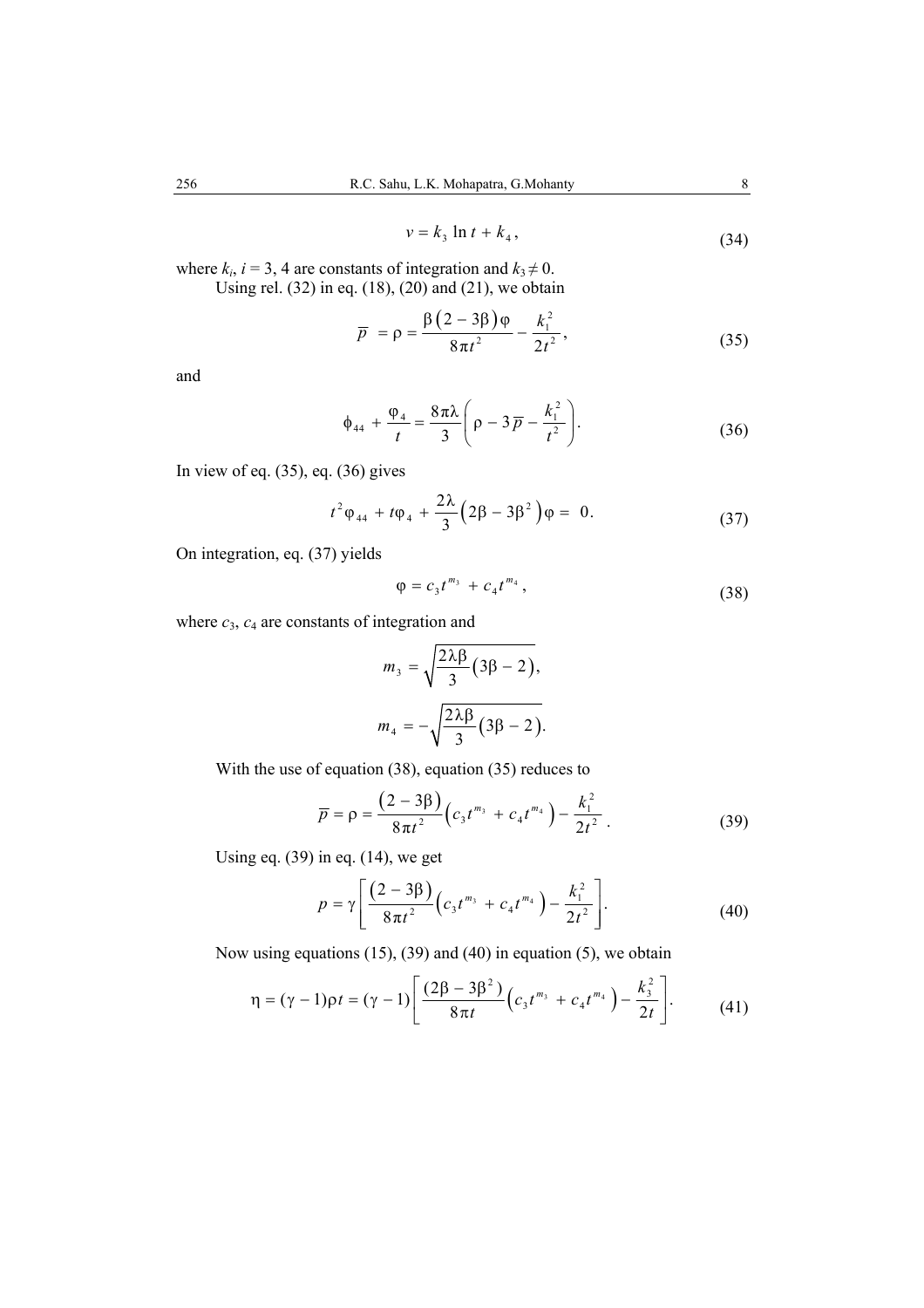Therefore the model of the universe is described by the space time (1) as

$$
ds^{2} = dt^{2} - t^{-4\beta+2} \left(1 + x^{2}\right)^{2a} dx^{2} - t^{2\beta} \left(dy^{2} + dz^{2}\right).
$$
 (42)

As in Case 1, here also it is interesting to note that when  $a = 0$  and  $\beta = 1/3$ , the model (42) reduces to Einstein – de-Sitter Universe.

# **4. SOME PHYSICAL AND GEOMETRIC PROPERTIES OF THE MODELS**

The physical parameters  $\bar{p}, \rho, p$  and  $\eta$  involved in the models (31) and (42) are given by equations (27) to (30) and (39) to (41) respectively. The Barbers scalar  $\phi$  for the models (31) and (42) are given by (26b) and (38) respectively.

If  $\eta = 0$  then  $\bar{p} = p$ . Thus the results in this case reduce to that of found earlier by Sahu and Mohanty [19]. Again if  $v = a$  constant and  $\phi = 1$  then the results reduce to that of already obtained by Pradhan et al. [29].

Moreover, if  $v = a$  constant,  $\eta = 0$  and  $\phi = 1$  then the result to be obtained are same as with results found earlier by Pradhan et al. [30].

It is interesting to see that when  $\lambda \rightarrow 0$ ,  $\phi \rightarrow$  some constant (in both the cases). Hence Barber's second theory leads to Einstein's theory.

## 4.1. ENERGY CONDITIONS FOR VISCOUS FLUID

The strong, weak and dominant energy condition *i.e.*  $\rho + 3\bar{p} \ge 0$ ,  $\rho \ge 0$  and  $\rho + \overline{p} \ge 0$ , are given by in model 1 as

$$
\rho + 3\overline{p} = \frac{3c_2r(1-r)}{4\pi t^{2-m_2}} - \frac{2k_1^2}{t^{6r}},
$$

$$
\rho = \frac{3c_2r^2}{8\pi t^{2-m_2}} - \frac{k_1^2}{t^{6r}},
$$

$$
\rho + \overline{p} = \frac{c_2r}{4\pi t^{2-m_2}} - \frac{k_1^2}{t^{6r}}.
$$

In model 2, we have

$$
\rho + 3\overline{p} = \frac{(2-3\beta)\beta}{2\pi t^2} \Big(c_3 t^{m_3} + c_4 t^{m_4}\Big) - \frac{k_1^2}{2t^2},
$$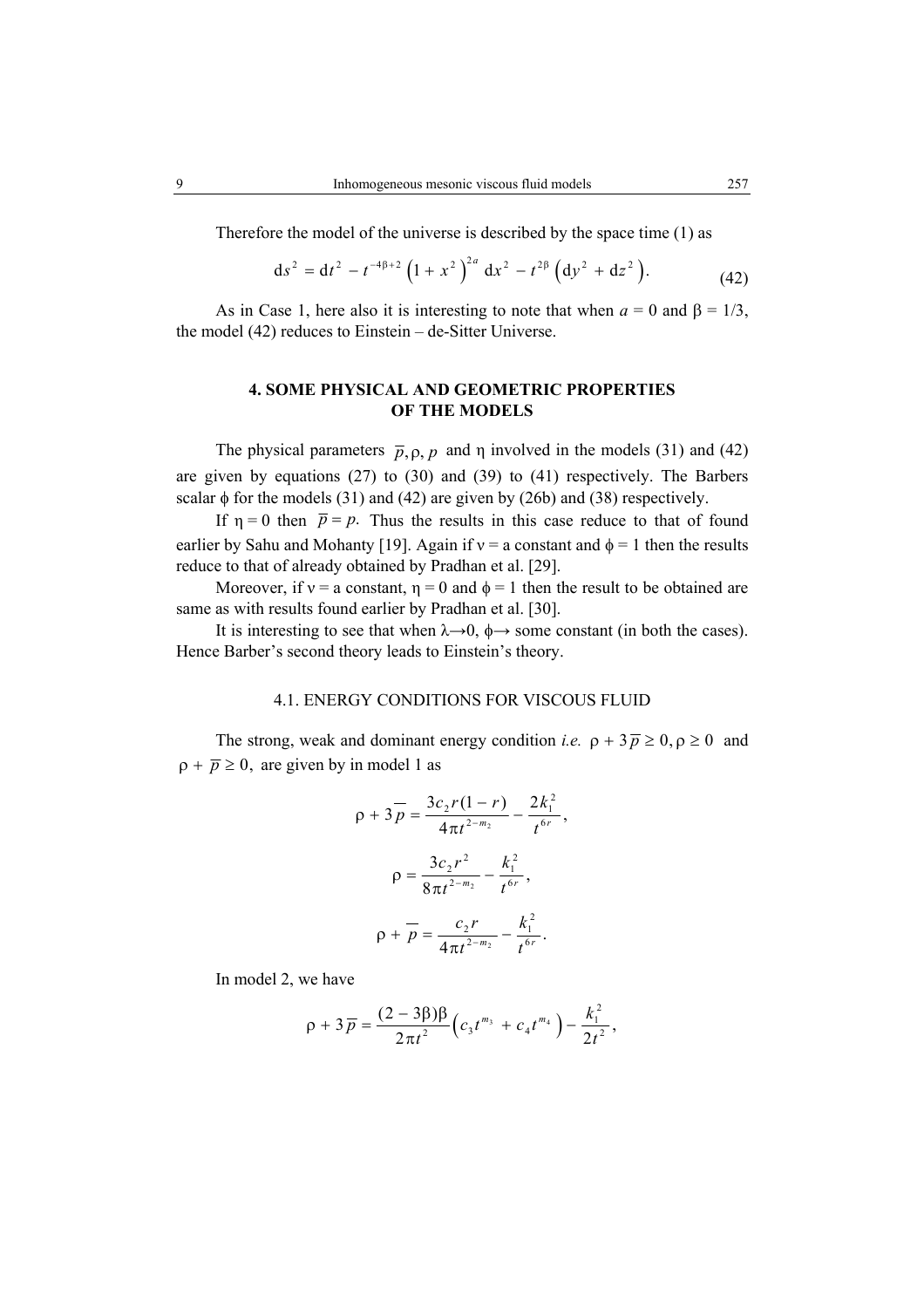$$
\rho = \frac{(2-3\beta)\beta}{8\pi t^2} \Big(c_3 t^{m_3} + c_4 t^{m_4}\Big) - \frac{k_1^2}{2t^2},
$$
  

$$
\rho + \overline{p} = \frac{(2-3\beta)\beta}{4\pi t^2} \Big(c_3 t^{m_3} + c_4 t^{m_4}\Big) - \frac{k_1^2}{2t^2}.
$$

In case of model 1, the strong energy condition is satisfied when  $r \neq 0, 1$ . The weak energy condition is satisfied when  $r \neq 0$  and  $c_2 > 0$ . The dominant energy condition is also satisfied when  $r \neq 0$  or when  $c_2$  and  $r$  are of opposite sign.

If  $t \rightarrow 0$ , then  $\rho$  and  $p$  both are indetermined subject to restriction  $m_2 < 2$ , but  $\rho$ ,  $p \rightarrow \infty$  each subject to the condition  $m_2 > 2$ .

Again as  $t \rightarrow \infty$ ,  $\rho$  and  $p \rightarrow 0$  each subject to the condition  $m_2 < 2$  and  $r > 0$ .

In case of model 2, we have  $\overline{p} = \rho \rightarrow \infty$  as  $t \rightarrow 0$  and  $\overline{p} = \rho \rightarrow 0$  as  $t \rightarrow \infty$ . Thus the result shows the presence of big-bang singularity at initial epoch.

The strong energy condition in case of model 2 is satisfied only when  $\beta < 2/3$ . The other energy condition *i.e.* weak and dominant are also satisfied when  $\beta < 2/3$ .

#### 4.2. BULK VISCOUS COEFFICIENT η

In both the models the bulk viscous coefficient  $\eta \rightarrow 0$  when  $t \rightarrow 0$  provided that  $r \neq 0$  in case 1 and  $\eta \rightarrow \infty$  when  $t \rightarrow \infty$  provided  $\gamma \neq 1$  in case 2. From above result, we observe the presence of big-bang singularity.

#### 4.3. EXPANSION SCALAR

The values of expansion scaler  $\theta = u_i^i$  in model 1 and 2 are given by  $\theta = \frac{3r}{t}$  $\theta =$ and  $\theta = \frac{1}{\sqrt{2}}$ *t*  $\theta = -$  respectively. Thus in both the cases we have  $\theta \rightarrow 0$  as  $t \rightarrow \infty$  and  $\theta \rightarrow \infty$  as  $t \rightarrow 0$ . It is evident from the above result that the models start expanding with a big-bang at  $t = 0$  and the expansion in the models decreases as time increases. However, the expansion stops at infinite future or for the case  $r = 0$ .

#### 4.4. HUBBLE PARAMETER *H*

The Hubble's parameter *H* in both the models are found as  $H = \frac{r}{t}$  and

1 3  $H = \frac{1}{3t}$  respectively. Thus *H* is a function of *t* and hence we concluded that the models are not of steady-state.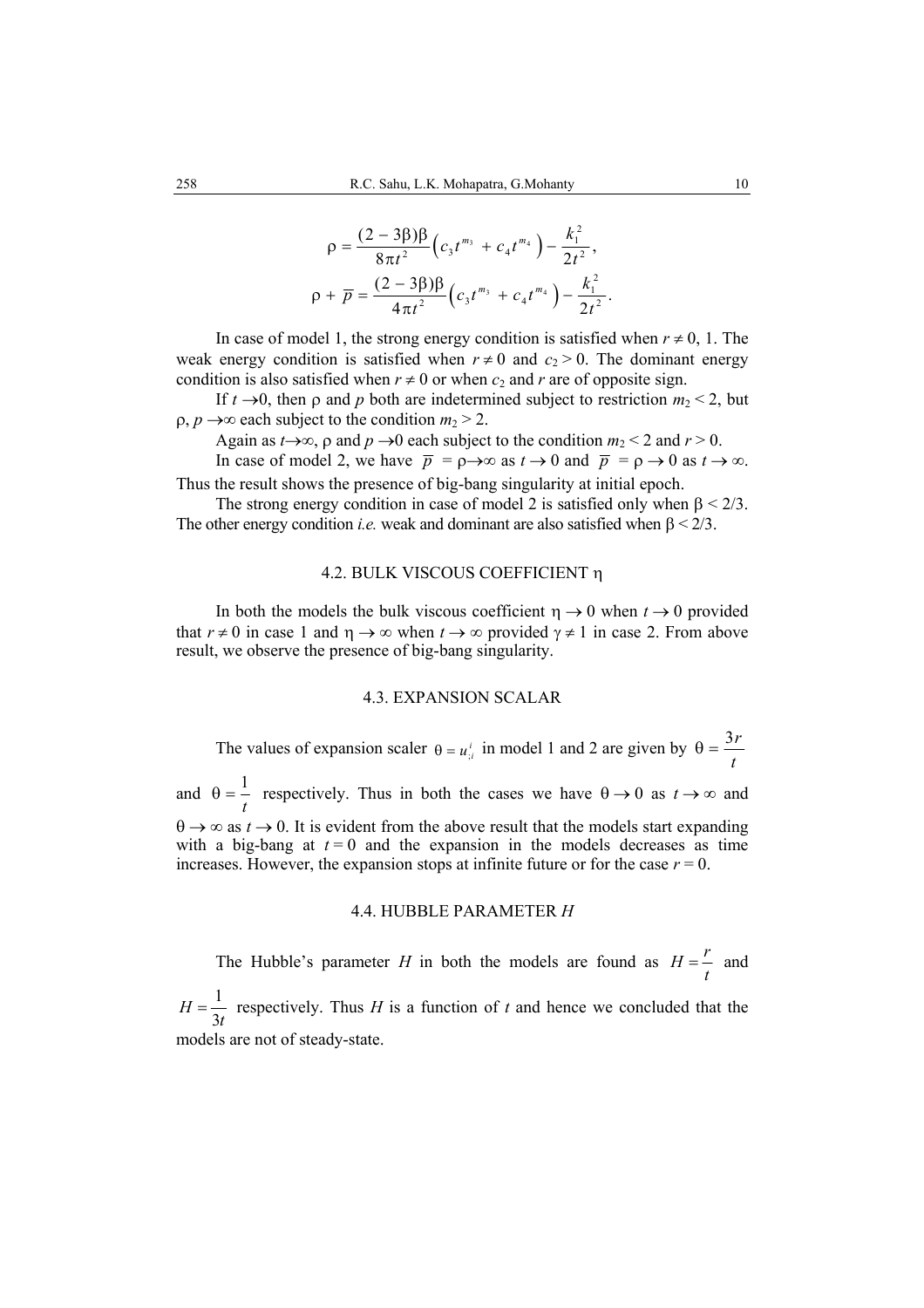#### 4.5. SHEAR SCALAR  $σ$

The anisotropy (Raychoudhuri [31]) defined by

$$
\sigma^{2} = \frac{1}{12} \left[ \left( \frac{g_{11,4}}{g_{11}} - \frac{g_{22,4}}{g_{22}} \right)^{2} + \left( \frac{g_{22,4}}{g_{22}} - \frac{g_{33,4}}{g_{33}} \right)^{2} + \left( \frac{g_{33,4}}{g_{33}} - \frac{g_{11,4}}{g_{11}} \right)^{2} \right]
$$

for models (31) and (42) yield  $\sigma = 0$  and  $\sigma = \sqrt{\frac{2}{3}} \cdot \left( \frac{1-3}{t} \right)$  $\sigma = \sqrt{\frac{2}{3}} \cdot \left( \frac{1 - 3\beta}{t} \right)$  respectively.

In first case, the model clearly approaches to isotropy as  $\sigma = 0$  and  $\lim_{t \to \infty} \frac{\sigma}{\theta} = 0$ . But in second case, the model does not approaches to isotropy as  $\sigma \neq 0$ and  $\lim_{t\to\infty} \frac{\theta}{\theta} \neq 0$ .  $\frac{\sigma}{\theta} \neq 0$ . Thus in case of second model the anisotropy exists through out the evolution. Since  $\lim_{t \to 0} \sigma^2 = \infty$  and  $\lim_{t \to \infty} \sigma^2 = 0$  (subject to restriction  $\beta \neq 1/3$ ), the shape of the universe changes uniformly in *x* and *y* direction only. But the rate of change of the shape of universe becomes slow with increase of time. Also it is clear that there is a real physical singularity in the model at  $t = 0$ . The present upper limit for  $\frac{\sigma}{0} = 10^{-3}$ , obtained from indirect arguments concerned to the isotropy of primordial black body radiation (Collins et al., [32]). In case 1, we see that  $\frac{\sigma}{\rho} = 0$ , which satisfies the inequality. But in case 2, we observe that  $\frac{\sigma}{\theta} < 10^{-3}$ , provided  $\frac{1}{2} - \frac{1}{2}$ .10<sup>-6</sup>. 3 2  $\beta > \frac{1}{2} - \frac{1}{2}$ . 10<sup>-6</sup>. Hence the models found here can be applied to all stages of the evolution of the universe.

# 4.6. EINSTEIN SPACE

A space-time is said to be an Einstein space if it holds the property  $R_{ij} = \frac{R}{4} g_{ij}$ . But here, the space-time does not satisfy the above property and hence not an Einstein space.

#### 4.7. MASSLESS SCALAR FILED *v*

The massless scaler field  $\nu$  for model (31) and (42) are found respectively as  $v = \frac{k_1}{1 - 3r} \cdot \frac{1}{t^{3r-1}} + k_2$  and  $v = k_3 \ln t + k_4$ .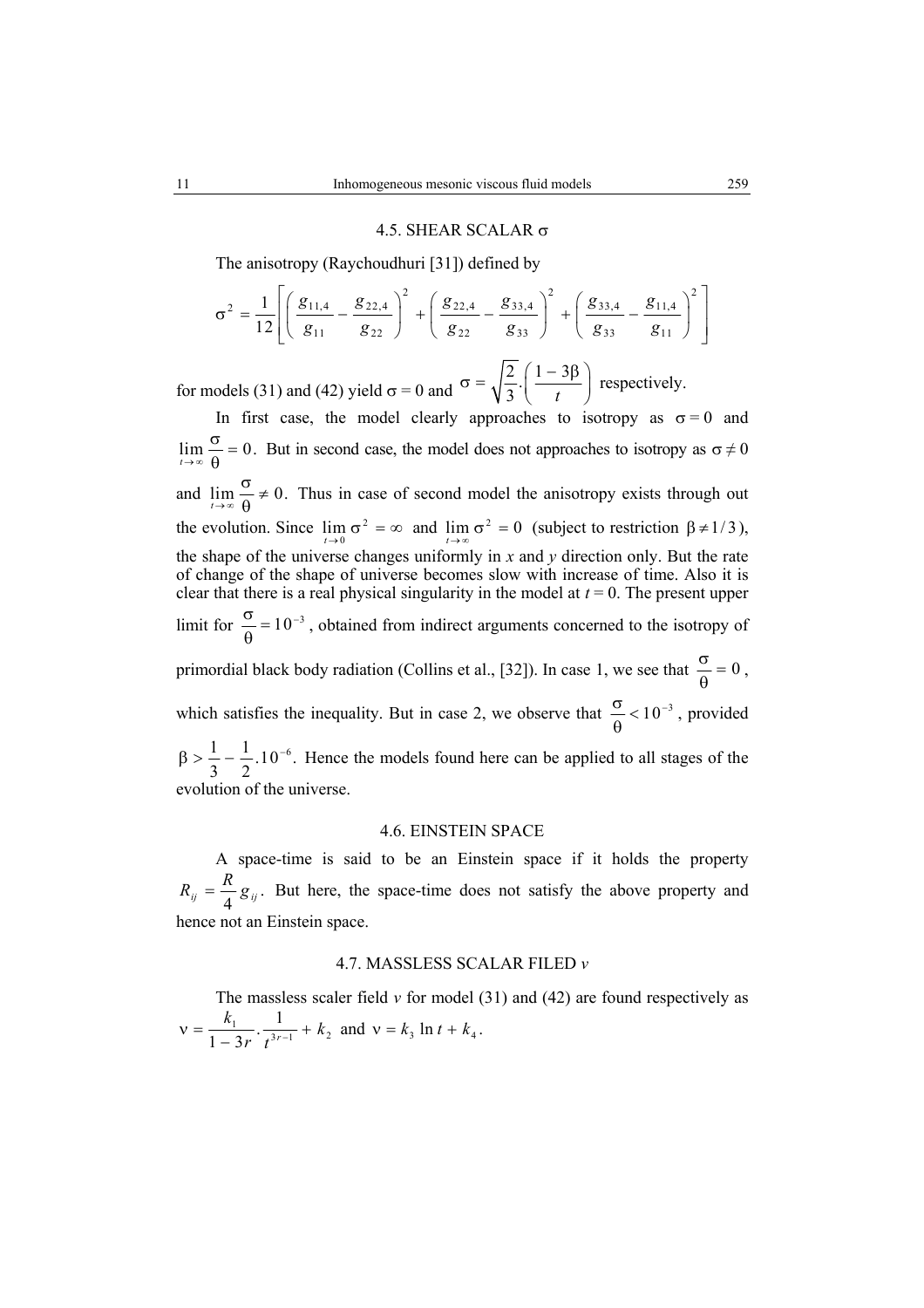It is evident from above that ν is a function of cosmic time in both the cases. However in case 1, v is not defined for  $r = \frac{1}{3}$ . But when  $r < \frac{1}{3}$ , v is increasing function of time and when  $r > \frac{1}{3}$ , v is decreasing function of time. In case 1, we see that as  $t \to 0$ ,  $v \to \infty$  and as  $t \to \infty$ ,  $v \to a$  constant. But in case 2, we find that as  $t \to 0$ ,  $|v| \to \infty$  and as  $t \to \infty$ ,  $v \to \infty$ . These results show that the presence of big-bang singularity.

The energy density associated with the massless scaler field  $v$  is given as (Anderson [33]) as  $\varepsilon = \frac{1}{2} (v_4^2 + m^2 v^2)$ , where  $m = 0$ .

 Thus from eqs. (17) and (34), we have 2 1  $2t^{2k}$ *k t*  $\varepsilon = \frac{R_1}{\sqrt{2\pi}}$  and  $\frac{k_3^2}{2t^2}$ . *t*  $\epsilon = \frac{n_3}{2}$ .

From above results, we observe that the energy density  $\varepsilon$  of the massless scaler field decreases with time (in both the cases) at faster rate than scalar field ν. For physically acceptable mesonic field, we have  $\varepsilon > 0$ . This situation leads to  $k_1$ and  $k_3$  which are both +ve or both –ve real constants.

# 4.8. THE PARAMETER γ

For realistic and physical situations, it is required that  $\rho \ge p \ge 0$ , which yields restrictions on the parameter  $\gamma$  *i.e.*  $0 \le \gamma \le 1$ .

#### **Case 1**

CIf  $\gamma = 0$  then eq. (29) reduces to  $p = 0$ . Thus corresponding to eq. (28) and (29) the model (31) leads to dust filled universe.

CIf  $\gamma = 1$  then from eq. (28) and (29) we have  $p = \rho$  and in this case the model (31) reduces to stiff fluid filled universe.

CIf  $\gamma = \frac{1}{3}$  then eq. (28) and (29) lead to  $\rho = 3p$  and the model (31) reduces to radiating universe.

#### **Case 2**

CIf  $\gamma = 0$  then  $p = 0$ ,  $\bar{p} = \rho = -\eta$ . In this case the model (42) reduces to dust dominated universe.

CIf  $\gamma = 1/3$  then  $\rho = 3p = \overline{p}$  and hence the model (42) turns to radiating universe.

CIf  $\gamma = 1$  then we have  $p = \overline{p} = \rho$  and  $\eta = 0$ . Thus in this case the results reduces to that of obtained by Sahu and Mohanty [19].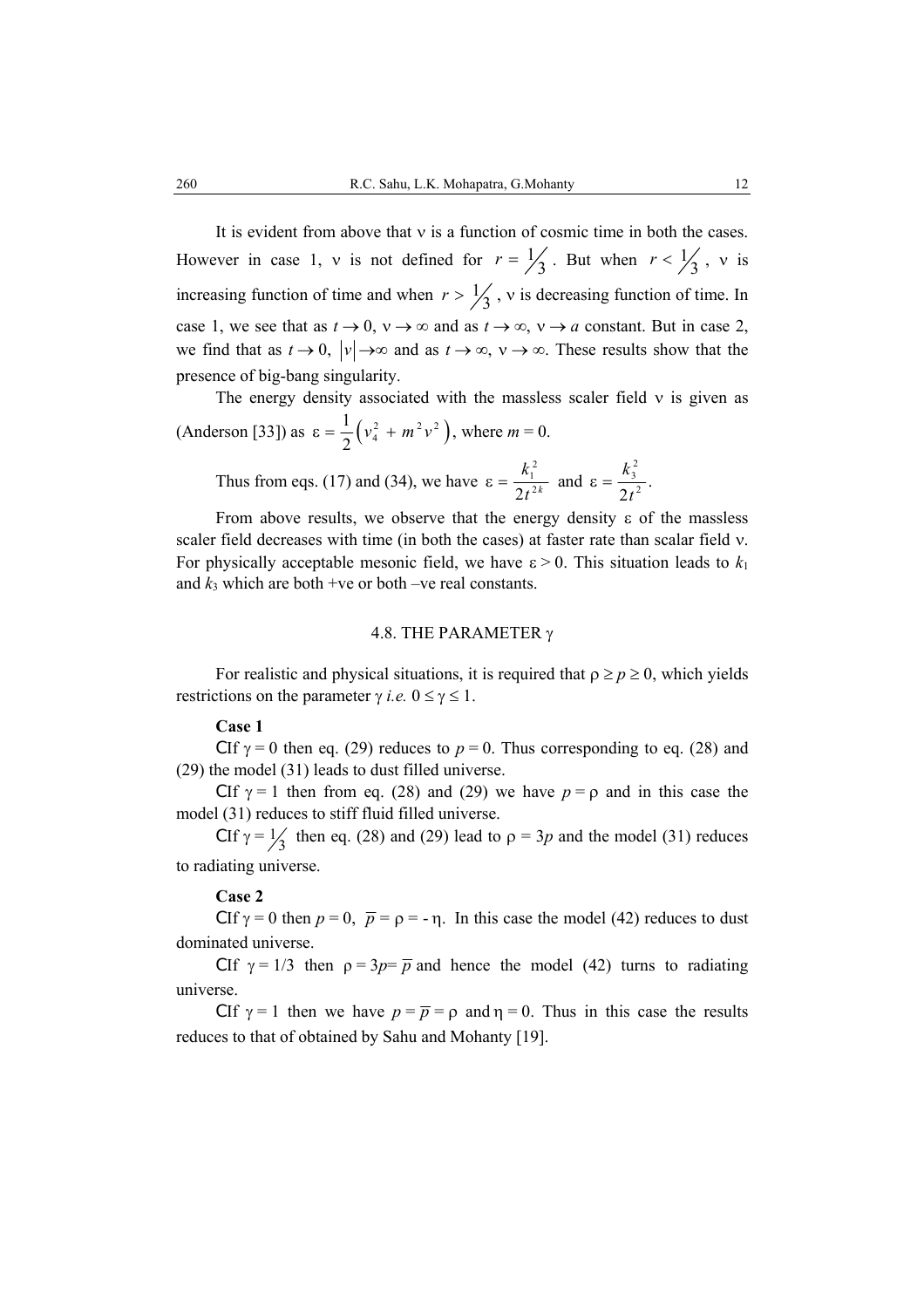#### **5. CONCLUSION**

 In this paper, we have described the plane symmetric space-time in modified theory of general relativity in the presence of mesonic viscous fluid as the source matter. The models found by using "gamma-law" equation of state are discussed.

 The effect of bulk viscosity is to introduce a change in the perfect fluid models. Thus bulk viscosity exhibit essential influence on the character of the solution. We observe from the models found in section 3 that Murphy's conclusion (Murphy, [26]) about the absence of big-bang singularity in the infinite past or at initial epoch in models with bulk viscous fluid, is not true in general.

 The models found in section 3 are not of steady state but of expanding in nature. The models start expanding with a big-bang at initial epoch and the expansion stops at infinite future. Further, the first model is of isotropic in nature while second model is of anisotropic in nature through out the evolution. In case of second model the shape of the universe changes uniformly in X and Y direction but the rate of change becomes slow as time increases. Moreover, the space-time considered here is not an Einstein space. The models found in this paper can be applied to all the stages of the evolution of the universe.

#### **REFERENCES**

- 1. G.A. Barber, Gen. Rel. Grav., **14,** 117(1982).
- 2. L.O. Pimentel, Astrophys. Space Sci., **116**, 395 (1985)
- 3. H.H. Soleng, Astrophys. Space Sci., **139**, 373 (1987a). H.H.
- 4. H.H. Soleng, Astrophys. Space Sci., **102**, 67 (1987b).
- 5. D.R.K. Reddy, R. Venkateswarlu, Astrophysc. Space Sci., **155,** 135 (1989).
- 6. R. Venkateswarlu, D.R.K. Reddy, Astrophys. Space Sci., **168**, 193 (1990).
- 7. K. Shanti, V.U.M. Rao, Astrophys. Space Sci., **179,** 147 (1991).
- 8. J.C. Carvalho, Int. J. Theo. Phys., **35,** 2019 (1996).
- 9. Shri Ram, C. P. Singh, Astrophys. Space Sci., **257**, 123 (1998).
- 10. G. Mohanty, B. Mishra, R. Das, Bull. Inst. Math. Academia Sinica., **28**, 43 (2000).
- 11. G. Mohanty, U.K. Panigrahy, R.C. Sahu, Astrophysc. Space Sci., **281**, 633 (2002).
- 12. G. Mohanty, R.C. Sahu, U.K. Panigrahi, Astrophys. Space Sci., **284**, 1055 (2003).
- 13. S.K. Srivastav, K.P. Sinha, *Aspects of Gravitational Interactions*, Horizons in World Physics, Noya Science Publishers Inc., Commack, New York, 1998, p. 225, 111.
- 14. U.K. Panigrahi, R.C. Sahu, Bull. Cal. Math. Soc. India**, 95**, **3,** 183 (2003).
- 15. U.K.Panigrahi, R.C.Sahu, Science Letters, Allahabad, India, **25,** *11*, 12 (2002).
- 16. U.K.Panigrahi, R.C. Sahu, Theo. and Appl. Mech., **30**, 163 (2003).
- 17. U.K.Panigrahi, R.C. Sahu, Czech. J. Phys., **54**, 543 (2004).
- 18. R.C.Sahu, U.K.Panigrahi, Astrophys. Space Sci., **288**, 601 (2003).
- 19. R.C. Sahu, G. Mohanty, Astrophys Space Sci., **306**, 179 (2006).
- 20. S. Weinberg, Astronomical Physics Journal, **168**, 175 (1971).
- 21. S. Weinberg, *Gravitation and Cosmology*, Wiley and Sons, New York, 1972.
- 22. E.W. Kolb, M.S. Turner, *The Early Universe*, Additson Wesley, U.S.A., 1990.
- 23. S. Myung, B.M. Cho., Mod. Phys. Lett., A **1**, 37 (1986).
- 24. N. Turok, Phys. Rev. Lett., **60**, 549 (1988).